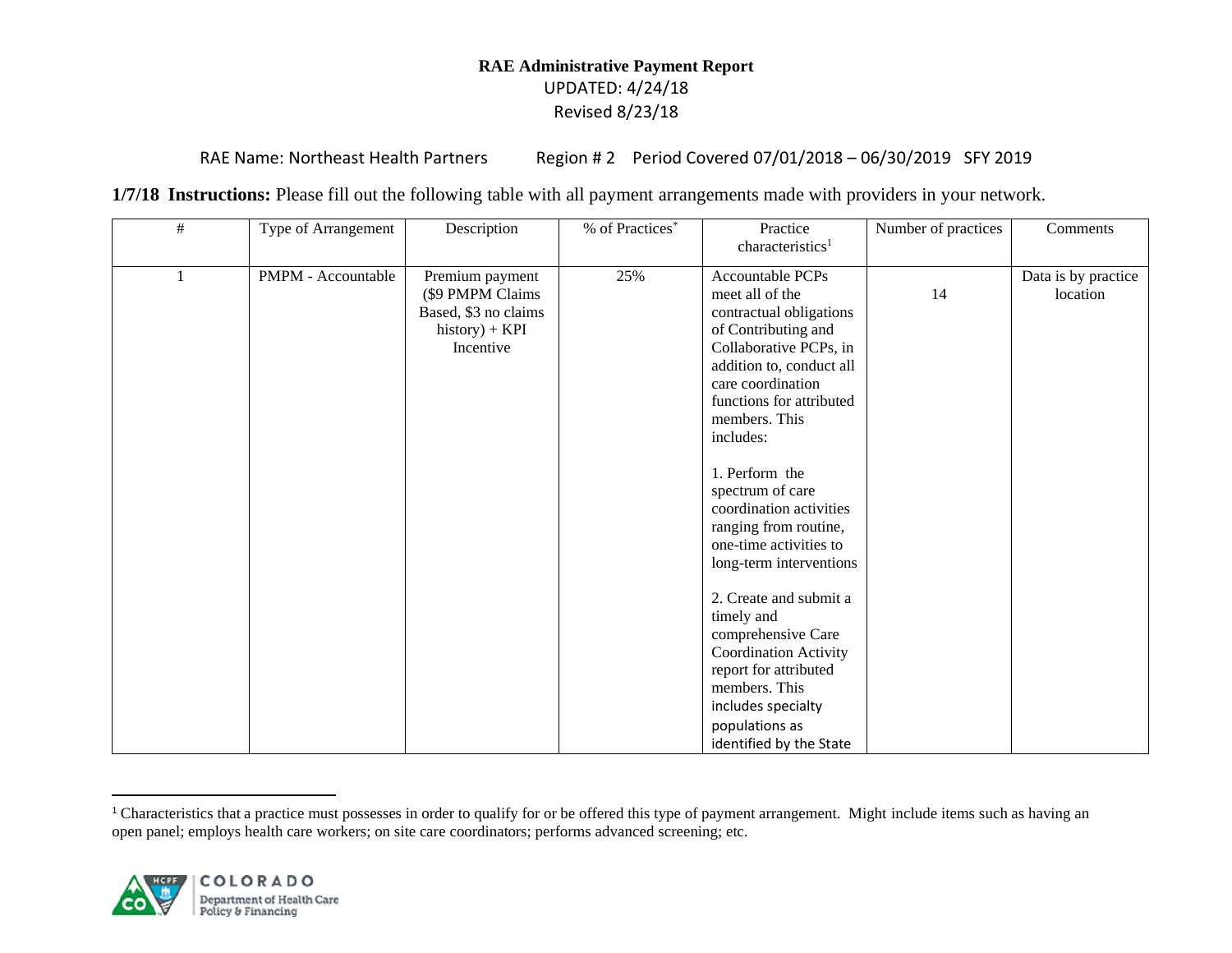RAE Name: Northeast Health Partners Region # 2 Period Covered 07/01/2018 - 06/30/2019 SFY 2019

|            |                        |                                     |     | (i.e. Criminal Justice,<br>foster care)                                                                                                       |    |                                 |
|------------|------------------------|-------------------------------------|-----|-----------------------------------------------------------------------------------------------------------------------------------------------|----|---------------------------------|
|            |                        |                                     |     | 3. Serve COUP<br>members<br>4. Complete and<br>submit COUP Report<br>for applicable members                                                   |    |                                 |
| $\sqrt{2}$ | PMPM-<br>Collaborative | Enhanced payment<br>$(\$5$ PMPM $)$ | 18% | PCPs that engage in<br>some care coordination                                                                                                 | 10 | Data is by practice<br>location |
|            |                        |                                     |     | activities in to meeting<br>all of the contract<br>requirements for<br>Contributing PCPs.<br>This includes:                                   |    |                                 |
|            |                        |                                     |     | 1. Accept and use Care<br>Compact for referrals<br>to other network<br>providers                                                              |    |                                 |
|            |                        |                                     |     | 2. Participate in<br>referral process using<br>Care Compact or<br>similar uniformly<br>accepted method and<br>practice                        |    |                                 |
|            |                        |                                     |     | 3. Engage with<br>delegated Care<br>Coordination Entity to<br>manage the care of<br>attributed members,<br>including COUP<br>members, through |    |                                 |
|            |                        |                                     |     | monthly care                                                                                                                                  |    |                                 |

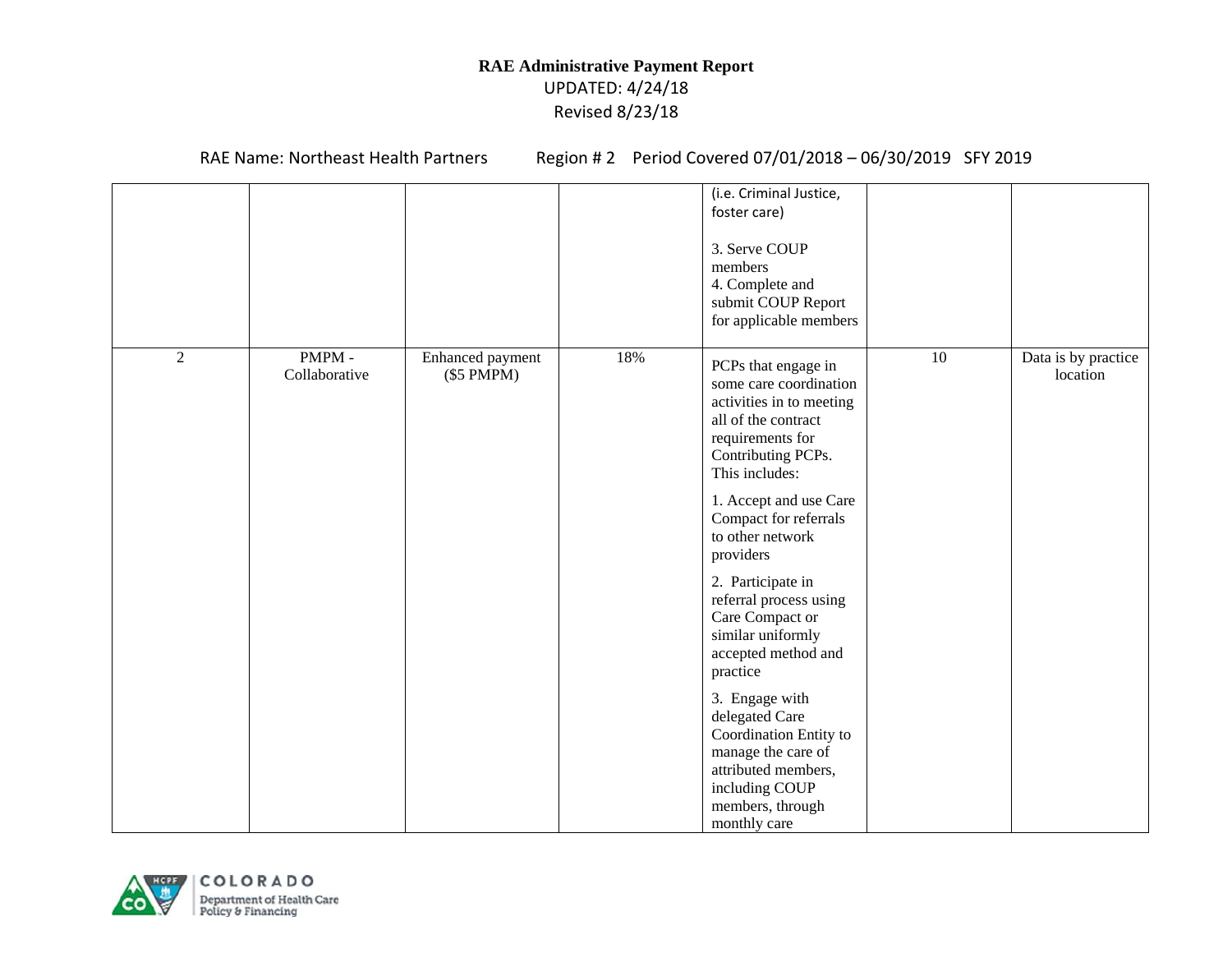RAE Name: Northeast Health Partners Region # 2 Period Covered 07/01/2018 - 06/30/2019 SFY 2019

|   |                     |               |     | coordination meetings   |    |                     |
|---|---------------------|---------------|-----|-------------------------|----|---------------------|
|   |                     |               |     | 4. Share care           |    |                     |
|   |                     |               |     | coordination data with  |    |                     |
|   |                     |               |     | Beacon in a prescribed  |    |                     |
|   |                     |               |     | format and timeline to  |    |                     |
|   |                     |               |     | demonstrate their care  |    |                     |
|   |                     |               |     | coordination activity   |    |                     |
|   |                     |               |     | and interventions       |    |                     |
|   |                     |               |     | delivered in support of |    |                     |
|   |                     |               |     | RAE's performance       |    |                     |
|   |                     |               |     | objectives and KPI      |    |                     |
|   |                     |               |     | measures; and           |    |                     |
|   |                     |               |     | 5. Actively participate |    |                     |
|   |                     |               |     | in Care Coordination    |    |                     |
|   |                     |               |     | Committee and           |    |                     |
|   |                     |               |     | contribute to care      |    |                     |
|   |                     |               |     | coordination workflow   |    |                     |
|   |                     |               |     | and processes.          |    |                     |
| 3 | PMPM - Contributing | Basic payment | 57% | PCP that meet basic     | 32 | Data is by practice |
|   |                     | (\$3 PMPM)    |     | PCMP criteria. This     |    | location            |
|   |                     |               |     | includes:               |    |                     |
|   |                     |               |     | 1. Be enrolled as a     |    |                     |
|   |                     |               |     | provider in the         |    |                     |
|   |                     |               |     | Colorado Medicaid       |    |                     |
|   |                     |               |     | program                 |    |                     |
|   |                     |               |     |                         |    |                     |
|   |                     |               |     | 2. Be either            |    |                     |
|   |                     |               |     | Certified by the        |    |                     |
|   |                     |               |     | Department as a         |    |                     |
|   |                     |               |     | provider in the         |    |                     |
|   |                     |               |     | Medicaid and CHP+       |    |                     |
|   |                     |               |     | Medical Homes for       |    |                     |
|   |                     |               |     | Children program        |    |                     |

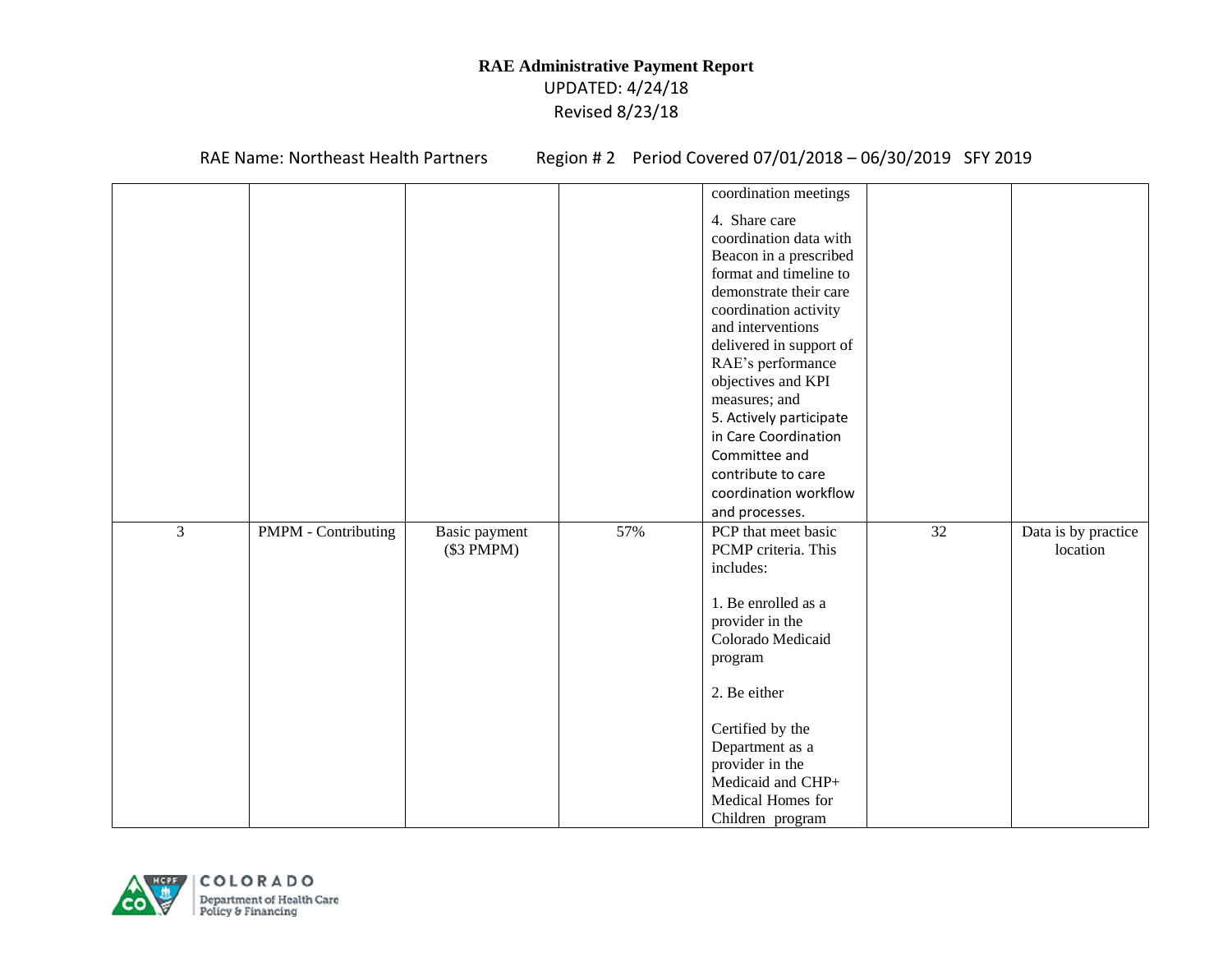RAE Name: Northeast Health Partners Region # 2 Period Covered 07/01/2018 - 06/30/2019 SFY 2019

|  | Individual physician,     |  |
|--|---------------------------|--|
|  | or advanced practice      |  |
|  | nurse with a focus on     |  |
|  | primary care, general     |  |
|  | practice, internal        |  |
|  | medicine, family          |  |
|  | medicine, pediatrics,     |  |
|  | geriatrics, or obstetrics |  |
|  | and gynecology, or        |  |
|  | geriatrics, or            |  |
|  | A Federally Qualified     |  |
|  | Health Center (FQHC)      |  |
|  | or Rural Health Clinic    |  |
|  | (RHC);                    |  |
|  |                           |  |
|  | 3. Be licensed as a       |  |
|  | MD, DO or NP              |  |
|  | provider by the           |  |
|  | Colorado Medical          |  |
|  | Board or the Colorado     |  |
|  | Board of Nursing to       |  |
|  | practice in the State of  |  |
|  | Colorado                  |  |
|  | 4. Act as the dedicated   |  |
|  | source of primary care    |  |
|  | for members and be        |  |
|  | capable of delivering     |  |
|  | the majority of the       |  |
|  | Member's                  |  |
|  |                           |  |
|  | comprehensive             |  |
|  | primary, preventive,      |  |
|  | and sick medical care;    |  |
|  |                           |  |
|  | 5. Demonstrate            |  |
|  | commitment to the         |  |